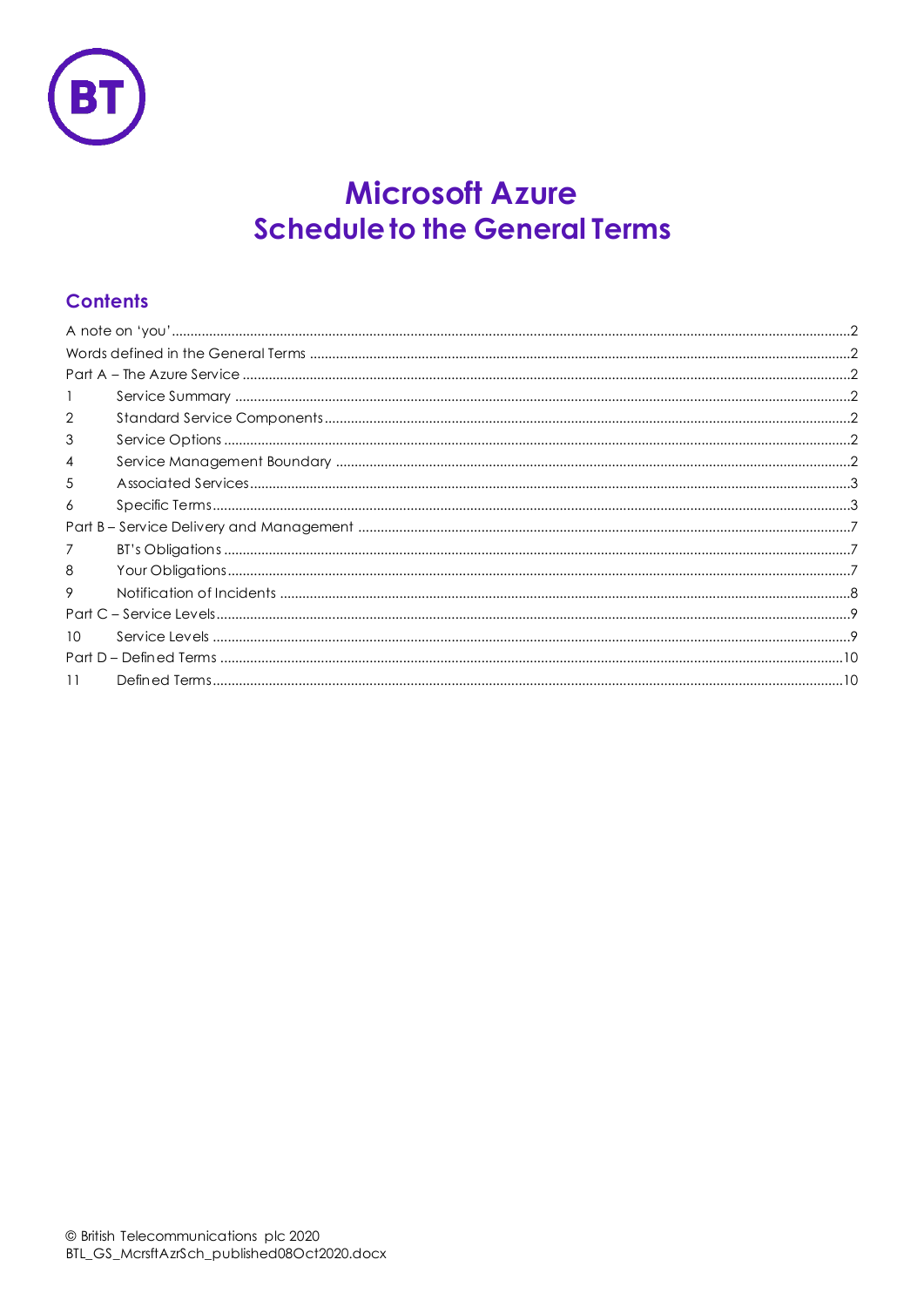

### <span id="page-1-0"></span>**A note on 'you'**

'You' and 'your' mean the Customer.

#### <span id="page-1-1"></span>**Words defined in the General Terms**

Words that are capitalised but have not been defined in this Schedule have the meanings given to them in the General Terms.

### <span id="page-1-2"></span>**Part A – The Azure Service**

#### <span id="page-1-3"></span>**1 Service Summary**

BT will provide you with a cloud based services platform, offering computing power, storage and content management functionalities comprising:

- 1.1 the Standard Service Components; and
- 1.2 if available, any of the Service Options as set out in any applicable Order,

up to the point of the Service Management Boundary as set out in Paragraph [4](#page-1-6) ("**Azure Service**").

#### <span id="page-1-4"></span>**2 Standard Service Components**

BT will provide you with all the following standard service components ("**Standard Service Components**") in accordance with the details as set out in any applicable Order:

#### 2.1 **Compute Management System**

BT will grant you access to the Compute Management System which will:

- 2.1.1 allow you to register and provide log on details for Users on the Compute Management System platform;
- 2.1.2 allow you to request access to the Azure Management Portal, which will include one or more requested Subscriptions;
- 2.1.3 provide you with a reporting and management tool that:

(a) shows details of the Subscriptions that have been activated; and

(b) provides you with financial and billing information based on your Usage Charges for the Azure Service.

#### 2.2 **Azure Management Portal**

- 2.2.1 BT will provide you with access to the Azure Management Portal through which you can order, access and use the available Azure Products.
- 2.2.2 Supplier products and services may be subject to additional licensing terms and obligations directly from the Supplier and are provided 'as is'.

#### 2.3 **Invoices**

BT will provide you with a single monthly invoice for the Azure Service.

#### 2.4 **Service Desk**

BT will provide you with 24x7x365 access to the Service Desk that will provide you with first line support for fault reporting and enquiries in relation to the Azure Service.

#### <span id="page-1-5"></span>**3 Service Options**

BT may, if available, provide you with any of the following options ("**Service Options**") as set out in any applicable Order and in accordance with the details as set out in that Order:

- 3.1 **Reserved Instance**: you may place an Order with BT to purchase a Reserved Instance. You may be able to order a Reserved Instance directly from the Azure Management Portal, BT will inform you if that is the case.
- 3.2 **Software subscriptions:** you may place an Order with BT to access and use software licensing for use with the Azure Products.
- 3.3 **Licence based-services**: you may place an Order with BT to access and use Supplier license-based services for use with the Azure Products.
- 3.4 Service Options may not be available in all countries and the availability of and changes to Service Options are not in BT's control. BT may Notify you of changes to the Service Options in accordance with Paragraph [6.2.3.](#page-2-2)

#### <span id="page-1-6"></span>**4 Service Management Boundary**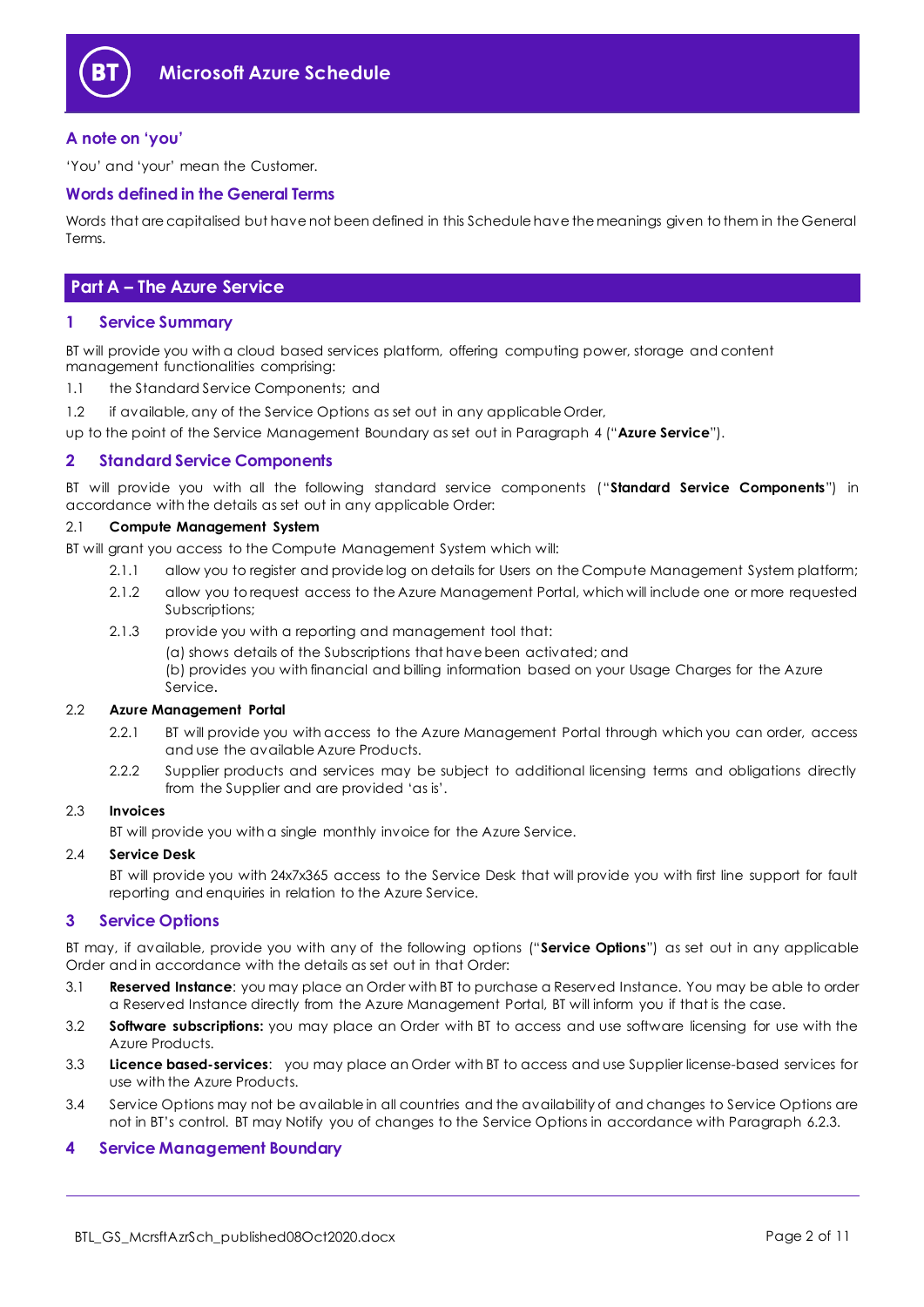



- <span id="page-2-4"></span>4.1 BT will provide and manage the Azure Service in accordance with Parts A, B and C of this Schedule and as set out in any applicable Order up to the point where you log on to the Azure Management Portal ("**Service Management Boundary**").
- 4.2 Subject to responding to an Incident in accordance with Paragraph [7.3.1,](#page-6-3) BT will have no responsibility for the Azure Service outside the Service Management Boundary and BT has no responsibility for the Azure Management Portal or any of the products and services accessed through the Azure Management Portal.
- 4.3 You acknowledge that Supplier and third party provided products and services may be subject to additional terms and it is your responsibility to review and accept such terms as provided to you on the Azure Management Portal before ordering a Supplier or third party provided product or service.
- 4.4 BT does not make any representations, whether express or implied, about whether the Azure Service will operate in combination with any Customer Equipment or other equipment, software, products and services.

#### <span id="page-2-0"></span>**5 Associated Services**

- <span id="page-2-3"></span>5.1 You will have:
	- 5.1.1 Internet service with sufficient bandwidth that will connect to the Azure Service and will enable you to access the Azure Service; and
	- 5.1.2 a suitable managed service package provided by BT, which is governed by its own separate terms and will ensure that the minimum technical requirements that BT requires are met, so that BT can deliver a correctly functioning Azure Service,

(each an "**Enabling Service**").

5.2 If BT provides you with any services other than the Azure Service (including, but not limited to any Enabling Service) this Schedule will not apply to those services and those services will be governed by their separate terms.

#### <span id="page-2-1"></span>**6 Specific Terms**

#### 6.1 **Term**

BT will provide you with the Azure Service until either of us terminates the Azure Service in accordance with this Contract.

#### 6.2 **Notice to Amend**

- 6.2.1 BT may propose changes to this Schedule or the Charges (or both) by giving you 90 days' Notice ("**Notice to Amend**").
- 6.2.2 Within 21 days of any Notice to Amend, you will provide BT Notice:
	- (a) agreeing to the changes BT proposed, in which case the changes will apply, at BT's option, within 30 days or at such a later stage as BT may advise; or
	- (b) terminating the Contract on 30 days' Notice.
- <span id="page-2-2"></span>6.2.3 Supplier and third party providers may notify you of any changes to terms and prices directly. BT may notify you of any modification to Supplier or third party providers' terms or the Azure Price Book as and when BT is advised of such changes. Supplier and third party provider changes are not in BT's control and BT will use reasonable efforts to give you as much Notice as possible and you acknowledge and agree that Supplier and third party providers' terms and prices may change without notice.

#### 6.3 **Termination for Convenience**

- 6.3.1 For the purposes of Clause 17 of the General Terms, either of us may, at any time after the Service Start Date and without cause, terminate the Azure Service by giving 30 days' Notice to the other.
- 6.3.2 Any Notice to terminate the Azure Service will terminate all Supplier and third party product and services provided through the Azure Service.

#### 6.4 **Customer Committed Date**

- 6.4.1 If you request a change to the Azure Service, then BT may revise the Customer Committed Date to accommodate that change.
- 6.4.2 BT may expedite delivery of the Azure Service for operational reasons or in response to a request from you, but this will not revise the Customer Committed Date.

#### 6.5 **Service Transition**

- 6.5.1 If you are transitioning your existing services to BT, you will provide any information or access BT reasonably requests within a reasonable period of time before the Service Start Date.
- 6.5.2 Any delay in providing BT with this information:
	- (a) may cause delay to the transition of your service or the Service Start Date; and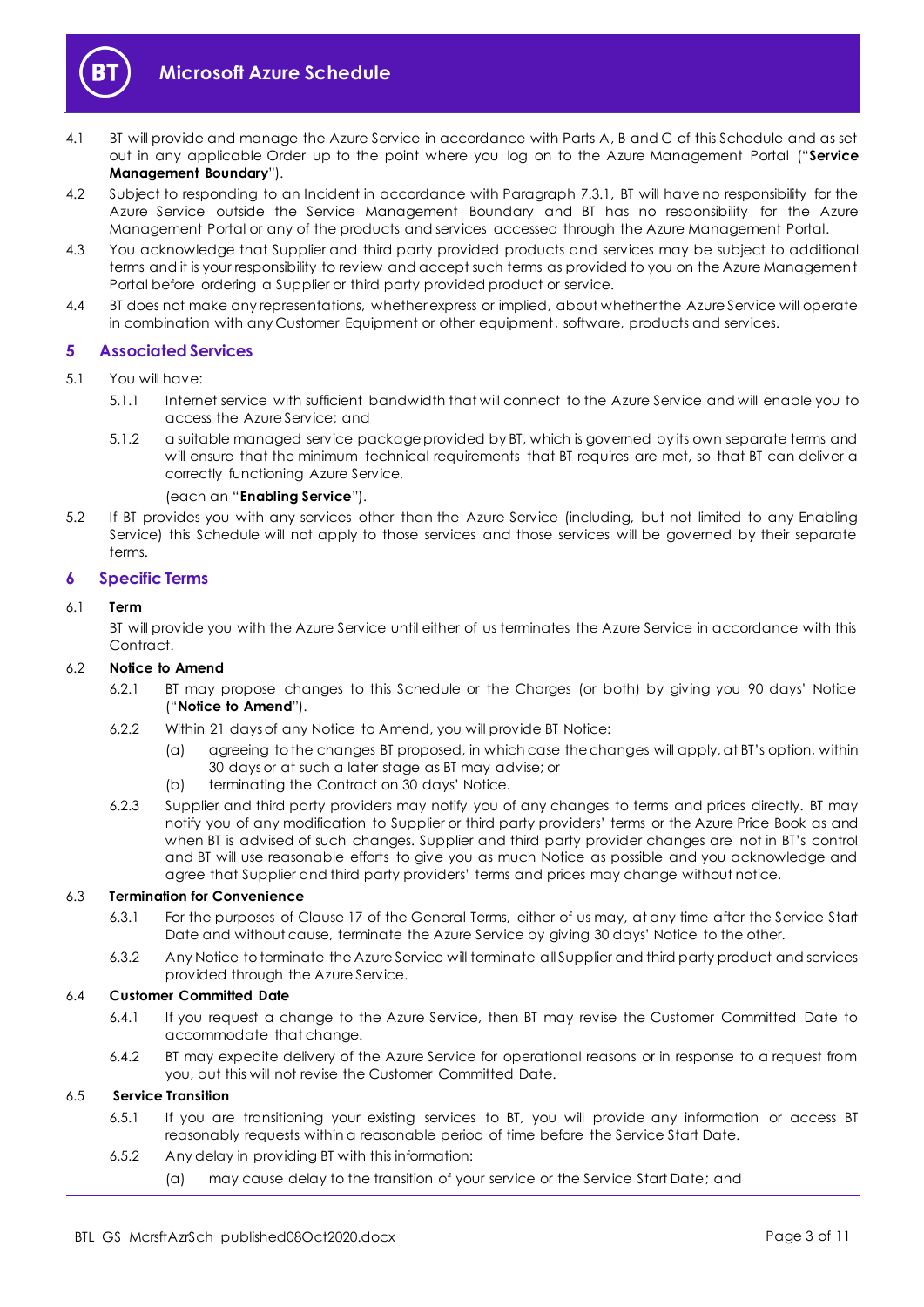

- (b) may result in a change to the Charges to reflect the revised scope of the Azure Service.
- 6.5.3 If you are transitioning your Azure Service away from BT, it is your responsibility to ensure that all relevant licences, services and products from the Supplier and third party providers are transferred to such new provider. BT is not responsible for facilitating the transition or for any costs arising in connection with the transition. BT has no liability for any disruption in your Azure Service or Customer Content once terminated.

#### 6.6 **Access to Emergency Services**

The Azure Service will not provide the ability for you or your Users to call the emergency services by dialling "**999**" or "**112**" and you will make alternative arrangements for you and your Users.

#### 6.7 **Licence**

- 6.7.1 BT grants you a limited, revocable, non-exclusive, non-sub licensable, non-transferrable licence:
	- (a) to use the Azure Service for your own internal business purposes;
	- (b) to use the Azure Service in accordance with any relevant terms and product specific Materials that may be provided to you by Supplier or third party providers; and
	- (c) in accordance with the terms of this Contract,

#### ("**Licence**").

- 6.7.2 You will not:
	- (a) modify, alter, repair or otherwise create derivative works of any software or Materials (except where Supplier or the third party owned software is provided under separate licence that expressly permits the creation of derivative works); and
	- (b) resell or sublicence the Azure Service.

#### <span id="page-3-0"></span>6.8 **EULA**

BT will only provide the Azure Service if you have agreed and entered into the end user licence agreement with the Supplier in the form set out at<https://www.microsoft.com/licensing/docs/customeragreement> or any other terms of use that the Supplier, or third party provider (if applicable), presents to you when you access the Azure Management Portal and which may be amended or supplemented from time to time by the Supplier or third party provider ("**EULA**").

- 6.8.1 You will observe and comply with the EULA for all any use of the applicable software, including Supplier or third party provider Materials, products and services.
- 6.8.2 You acknowledge that by entering into the EULA with the Supplier, you consent to the Supplier processing Personal Data in accordance with the terms of the EULA and the Supplier's Data Protection Addendum.
- 6.8.3 In addition to what it says in Clause 15 of the General Terms, if you do not comply with the EULA, BT may restrict or suspend the Azure Service, and:
	- (a) you will continue to pay the Charges for the Azure Service until the Contract is terminated; and
	- (b) BT may charge a fee to re-start the Azure Service.
- 6.8.4 If the Supplier terminates your status as a customer under the EULA and BT is notified by the Supplier of such termination, BT may terminate the Contract straightaway by giving Notice to you and Clause 21 of the General Terms will apply.
- 6.8.5 You will enter into the EULA for your own benefit and the rights, obligations, acknowledgements, undertakings, warranties and indemnities granted in accordance with the EULA are between you and the Supplier or third party provider (if applicable) and you will deal with the Supplier or third party provider with respect to any loss or damage suffered by either of you as such loss or damage will not be enforceable against BT.
- 6.8.6 Where the EULA is presented in a 'click to accept' function and you require BT to configure or install software on your behalf, BT will do so as your agent and bind you to the EULA.
- 6.8.7 Except as expressly provided otherwise, the Azure Service, the Supplier and third party provider products and services are:
	- (a) provided 'as is' without warranty or representation of fitness for purpose; and
	- (b) not designed or intended for high risk use scenarios where failure or fault of any kind could reasonably be seen to lead to death, personal injury or to severe damage to tangible or intangible property or the environment.
- 6.8.8 You will ensure that you agree to the relevant EULAs and acquire a sufficient number of licenses for software, access licences, terminal service licenses or subscription agreements for online services or any other appropriate services to match:
	- (a) the quantities of the licences or EULAs for software or Professional Services provided to you; and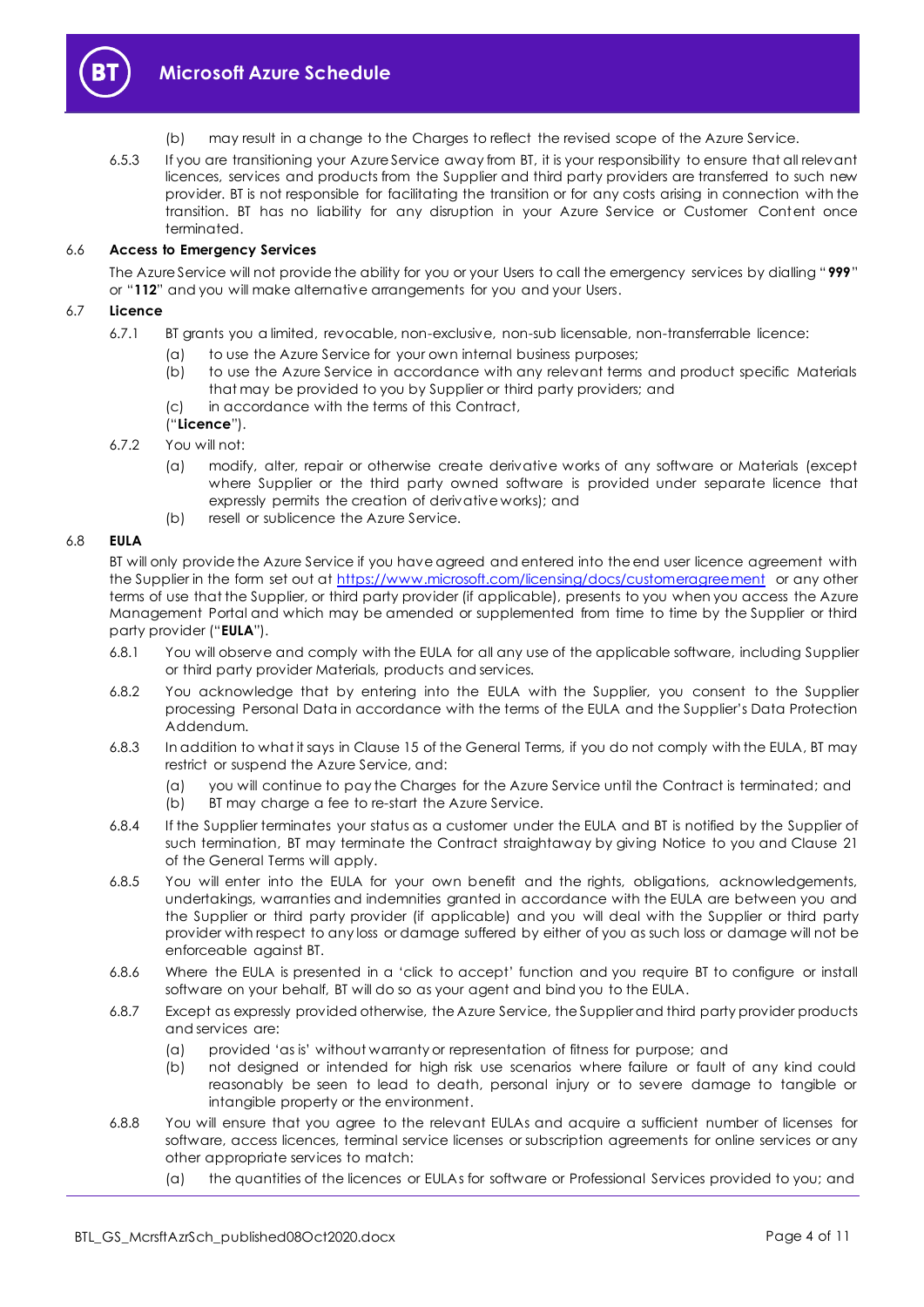

# **Microsoft Azure Schedule**

- (b) the maximum number of Users and or devices that may access or use any software or Professional Services.
- 6.8.9 You will ensure that you:
	- (a) do not exceed any usage quotas as may be advised to you by the Supplier or third party provider or as available on the Supplier website and submit a request to BT to raise a limit if required; and
	- (b) notify BT promptly of any known or suspected failure by you to agree to the relevant EULAs or possess sufficient numbers of licenses as set out above.
- 6.8.10 Not every Supplier or third party licence will automatically renew and may require manual renewal by entering into a new EULA after the licence term expires. BT is not a party to your EULA with the Supplier or third party provider and you will be responsible to ensure that any EULA or licence provided to you from the Supplier or any third party provider is renewed.
- 6.8.11 BT will have no liability in connection with the supply of (or failure to supply) Supplier or third party provider product and services, or the use of Supplier and third party provider products and services in combination with or incorporated with other products.

#### 6.9 **Invoicing**

- 6.9.1 In addition to what is set out otherwise in any applicable Order, BT will invoice you for the following Charges (less any discounts agreed between the parties):
	- (a) Up front Charges, on the Service Start Date, or monthly in arrears starting from when you place an Order until the Service Start Date;
	- (b) Usage Charges, monthly in arrears on the first day of the month, calculated at the rates set out in the Azure Price Book at the time of consumption;
	- (c) Charges for use of Supplier and third party provider products and services ordered by you directly or by BT on your behalf through the Azure Management Portal;
	- (d) Charges related to Service Options selected by you;
	- (e) Licensing Charges; and
	- (f) any Termination Charges incurred in accordance with Paragraph [6.10.](#page-4-0)
- 6.9.2 BT may invoice you for any of the following Charges in addition to those set out in any applicable Order:
	- (a) Charges for investigating Incidents that you report to BT where BT finds no Incident or that the Incident is caused by something for which BT is not responsible under the Contract;
	- (b) Charges for commissioning the Azure Service in accordance with Paragraph [7.2](#page-6-4) outside of Business Hours;
	- (c) Charges for expediting provision of the Azure Service at your request after BT has informed you of the Customer Committed Date; and
	- (d) any other Charges as BT may advise you or as otherwise agreed between both of us.
- 6.9.3 BT will use reasonable efforts to invoice you for Charges as soon as possible, but certain Charges may be invoiced to you more than one month in arrears.
- 6.9.4 Any information related to the cost of Supplier or third party provided products or services presented on the Azure Management Portal is indicative only and such cost information is subject to change as a result of factors including currency fluctuation and any applicable discounts.

#### <span id="page-4-0"></span>6.10 **Termination Charges**

- 6.10.1 If you terminate the Contract or the Azure Service (or any part thereof) for convenience in accordance with Clause 17 of the General Terms you will pay BT:
	- (a) all outstanding Charges or payments due and payable under the applicable Order or the Contract;
	- (b) any Usage Charges incurred; and
	- (c) any charges incurred by BT from the Supplier or third party provider as a result of the early termination, including but not limited to, charges incurred as a result of your cancellation of Supplier or third party products and services outside of the applicable Return Period.
- 6.10.2 Subject to Paragrap[h 6.10.3,](#page-4-1) if you cancel a Supplier or third party provided product or service outside of the applicable Return Period, you will not be refunded for any money you have paid in advance for the cancelled Supplier or third party provided product or service.
- <span id="page-4-1"></span>6.10.3 Reserved Instance: Reserved Instances expire at the end of the specified term for each Reserved Instance purchased. Unless stated or indicated otherwise by BT pursuant to an Order, refunds and exchanges are not available for an unused Reserved Instance.
- 6.10.4 If a refund or exchange may be available as set out in Paragrap[h 6.10.3](#page-4-1) above, BT will upon your written request, request from the Supplier and process a refund to you of any money you have paid in advance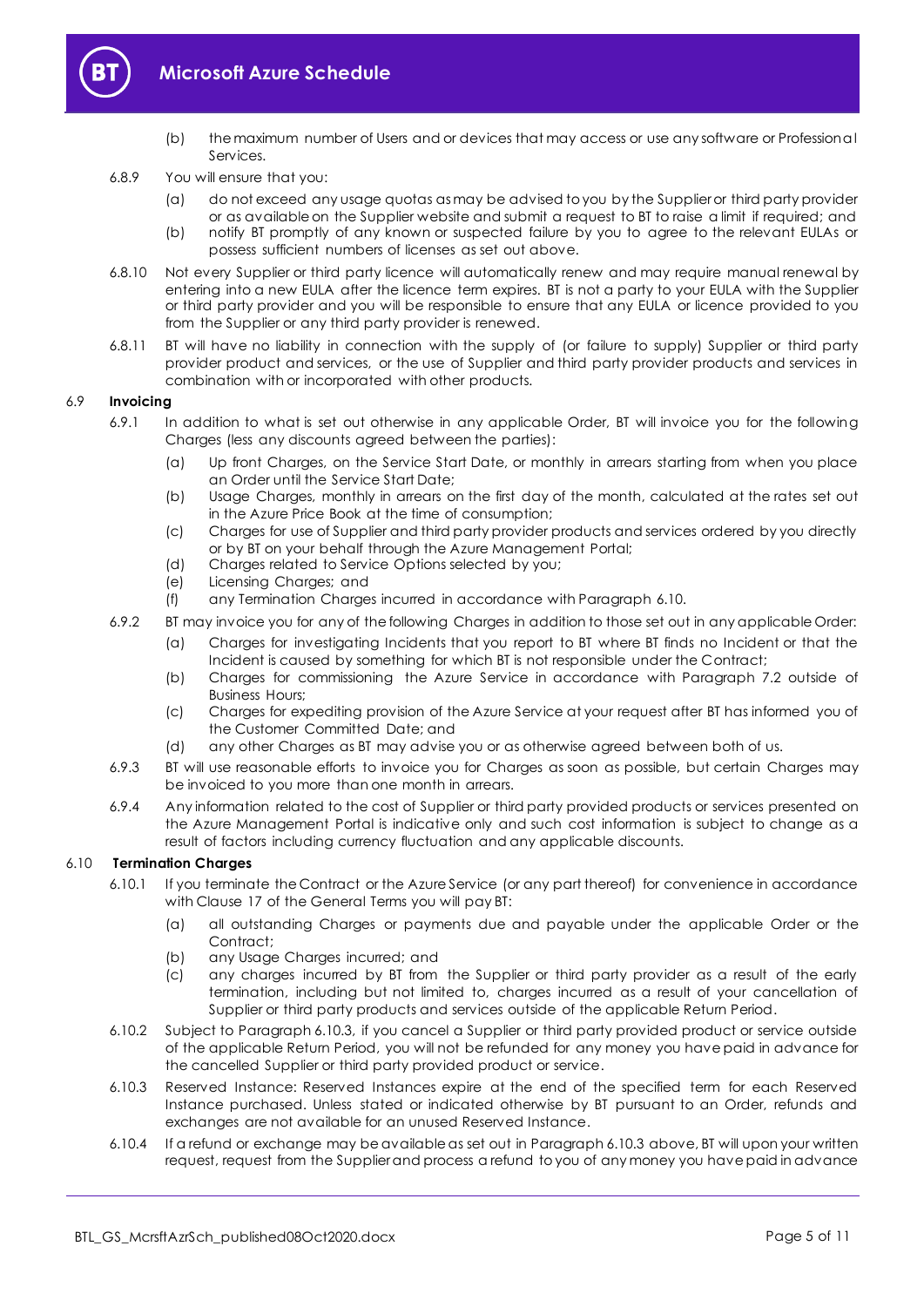

# **Microsoft Azure Schedule**

for Reserved Instance after deducting any Charges (such Charges to be advised to you at the time of cancellation of the Reserved Instance) or other payments due to BT or the Supplier.

#### 6.11 **Third Party Claims**

- 6.11.1 You will indemnify BT against any claims, damages, losses, liabilities, costs and expenses (including reasonable legal fees) arising out of or in relation to any third party claim concerning:
	- (a) unauthorised use or unauthorised disposition of Intellectual Property Rights pertaining to your use of the Azure Service;
	- (b) violation by you of any Licence grant and limitations, any Supplier or third party EULA entered into by you, or your confidentiality obligations;
	- (c) obligations to defend and pay any third party claims; and
	- (d) breach by you of Applicable Laws.

#### 6.12 **PCI DSS Compliance Obligations**

- 6.12.1 The Azure Service is not compliant with PCI DSS and you will not use the Azure Service for the processing, storage or transmission of any Cardholder Data or any data that is subject to PCI DSS.
- 6.12.2 You will indemnify BT for any Claims, losses, costs or liabilities that it incurs as a result of you storing, processing or transmitting data that is subject to PCI DSS.

#### 6.13 **Preview Releases**

6.13.1 The Supplier may offer you a preview release of products or services and will identify any preview release of products or services on the Azure Management Portal. You accept that all preview releases of products and services are provided by the Supplier 'as is', 'with faults' and 'as available' and are subject to any EULA you enter into with the Supplier, the Supplier's Online Services Terms and any other terms provided to you that may be applicable to such preview release.

#### 6.14 **Amendments to the General Terms**

- 6.14.1 The definition of Force Majeure is amended to include 'cyber terrorism, electrical or power outage, utilities or telecommunications failure' in subsection (c).
- 6.14.2 Clause 11.1 is deleted and replaced with the following:

'If you do not agree with something in an invoice BT sends you before you have made payment, you will give BT Notice within 10 days after the date of the invoice and provide adequate and timely assistance to BT to investigate and resolve the issue.'

6.14.3 Clause 14.5.6 is deleted and replaced with the following:

'BT will not disclose Customer Personal Data to a third party unless required for the performance of the Service, permitted under the Contract or otherwise required by Applicable Law. If BT is required by Applicable Law to disclose individual Users' Personal Data to law enforcement or other governmental authorities, to the extent permitted by Applicable Law, you shall notify Users that their Personal Data may be processed for the purpose of disclosing it to law enforcement or other governmental authorities and you will obtain Users' consent for such disclosure'.

6.14.4 Clause 16 is amended by adding a new Clause 16.3:

'If you place an Order with BT and BT is required to place an order with the Supplier or a third party provider then:

BT will have no liability to you for lack of availability, delays in fulfilment, shortages of products or services or the cancellation of any Orders by the Supplier or third party provider; and

If you require changes to be made to that Order, you will inform BT of such changes immediately and provide any relevant supporting documentation for the requested changes as required by the Supplier or third party provider. You will pay BT any charges incurred by BT from the Supplier or third party provider as a result of making such changes'.

6.14.5 Clause 22.4.1 is amended by deleting the word 'and' and replacing it with 'or'.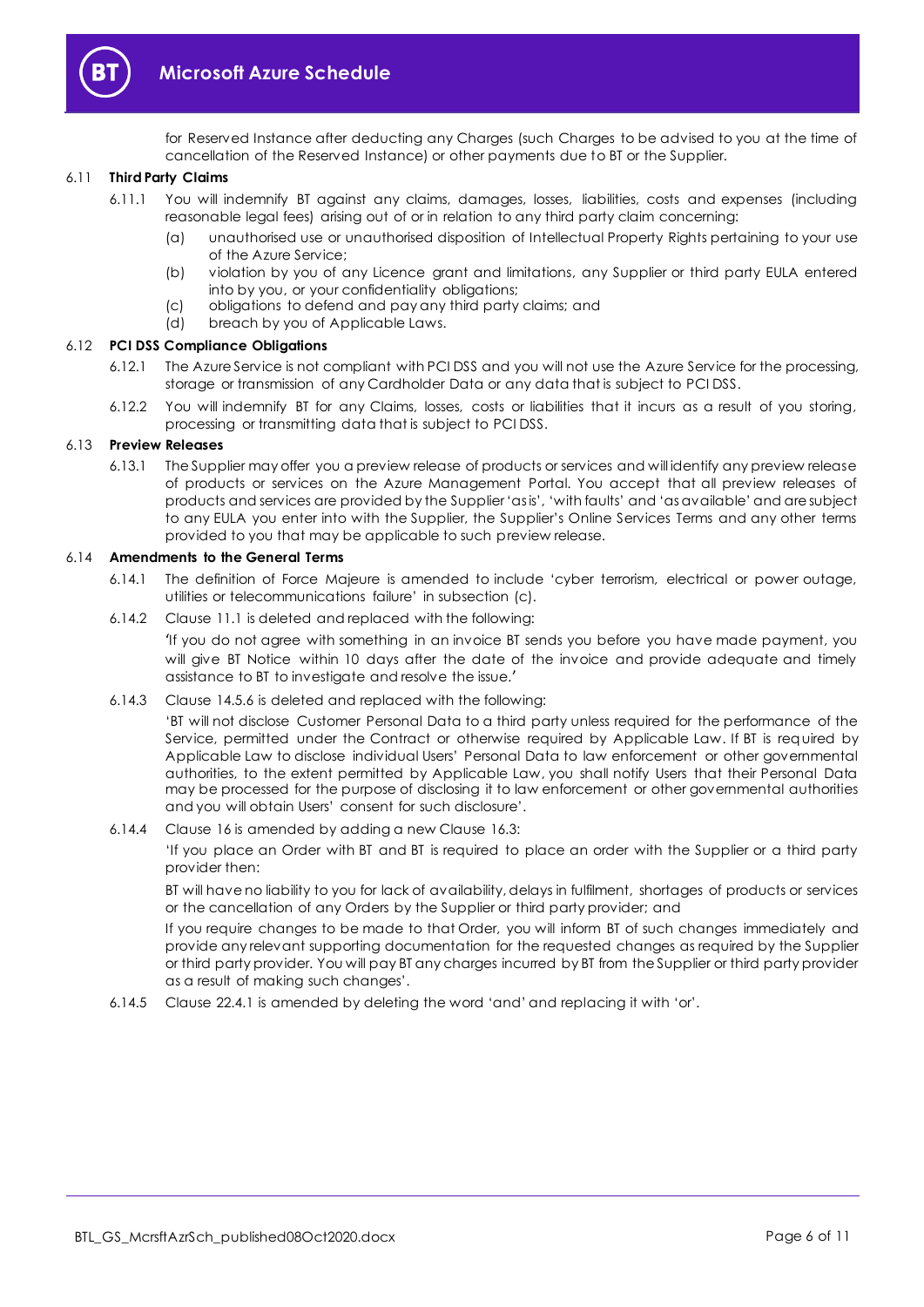

# <span id="page-6-0"></span>**Part B – Service Delivery and Management**

#### <span id="page-6-1"></span>**7 BT's Obligations**

#### 7.1 **Service Delivery**

Before the Service Start Date and, where applicable, throughout the provision of the Azure Service, BT will provide you with contact details for the Service Desk.

### <span id="page-6-4"></span>7.2 **Commissioning of the Service**

Before the Service Start Date, BT will:

- 7.2.1 provide you or your nominated agent access credentials to access the Azure Service; and
- 7.2.2 on the date that BT has completed the activities in this Paragraph [7.2,](#page-6-4) confirm to you the Service Start Date.

#### <span id="page-6-3"></span>7.3 **During Operation**

- 7.3.1 On and from the Service Start Date, BT:
	- (a) will respond to an Incident without undue delay and in accordance with the Service Care Levels in Part C of the Contract if you report an Incident;
	- (b) may carry out Maintenance from time to time and will use reasonable endeavours to inform you at least five Business Days before any Planned Maintenance on the Compute Management System, however, BT may inform you with less notice than normal where Maintenance is required in an emergency;
	- (c) may, in the event of a security breach affecting the Azure Service, require you to change any or all of your passwords, suspend or terminate the Azure Service; and
	- (d) may suspend the Azure Service if required to by Applicable Law and will notify you in advance of such suspension if possible.

#### 7.4 **The End of the Service**

On termination of the Azure Service by either of us, BT will:

- 7.4.1 terminate the Azure Service and suspend the Subscriptions; and
- 7.4.2 at your written request, arrange to provide the requisite access permissions to you or your alternative provider to allow migration of your Subscription resources.

#### <span id="page-6-2"></span>**8 Your Obligations**

#### 8.1 **Service Delivery**

Before the Service Start Date and, where applicable, throughout the provision of the Azure Service, you will:

- 8.1.1 accept the Supplier EULA as set out in Paragraph [6.8](#page-3-0) or any updated or subsequent version that may be provided by the Supplier to you;
- 8.1.2 provide BT with the names and contact details of any individuals authorised to act on your behalf in relation to the management and of the Azure Service; and
- 8.1.3 provide BT with any information BT reasonably requires from you to provide the Azure Service without undue delay.

#### 8.2 **During Operation**

On and from the Services Start Date, you will:

- 8.2.1 ensure that Users report Incidents to the Customer Contact and not the Service Desk;
- 8.2.2 ensure that the Customer Contact will take Incident reports from Users and, after confirming that the Incident is not due to Customer Fault, will pass these to the Service Desk using the reporting procedures agreed between both of us, and is available for all subsequent Incident management communications;
- 8.2.3 monitor and maintain any Customer Equipment connected to the Azure Service or used in connection with an Azure Service;
- 8.2.4 ensure that any Customer Equipment that is connected to the Azure Service or that you use, directly or indirectly, in relation to the Azure Service is:
	- (a) adequately protected against viruses and other breaches of security;
	- (b) technically compatible with the Azure Service; and
	- (c) approved and used in accordance with relevant instructions, standards and Applicable Law and any safety and security procedures applicable to the use of that Customer Equipment;
- 8.2.5 immediately disconnect any Customer Equipment, or advise BT to do so at your expense, w here Customer Equipment: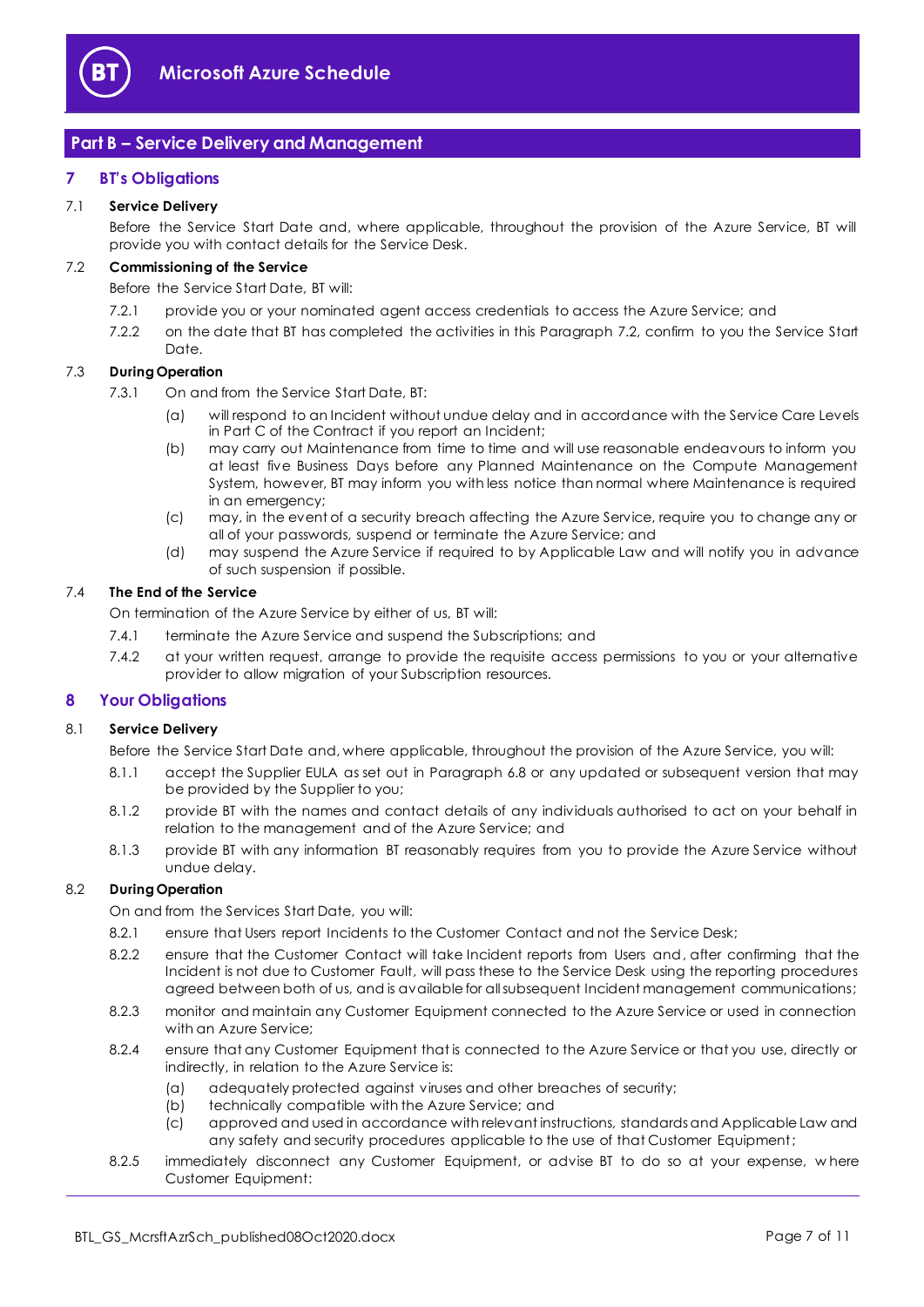

# **Microsoft Azure Schedule**

- (a) does not meet any relevant instructions, standards or Applicable Law; or
- (b) contains or creates material that is in breach of the Acceptable Use Policy and you are contacted by BT about such material,
- and redress the issues with the Customer Equipment prior to reconnection to the Azure Service;
- 8.2.6 create, distribute, manage and maintain access profiles, passwords and other systems administration information relating to the control of Users' access to the Azure Service;
- 8.2.7 ensure that BT's administrative credentials provided in the Azure Management Portal are not removed or altered. If such administrative credentials are removed or altered, BT will re-instate them without notice;
- 8.2.8 ensure the security and proper use of all valid User access profiles, passwords and other systems administration information used in connection with the Compute Management System and:
	- (a) immediately terminate access for any person who is no longer a User;
	- (b) inform BT immediately if a User's ID or password has, or is likely to, become known to an unauthorised person, or is being or may be used in an unauthorised way;
	- (c) take all reasonable steps to prevent unauthorised access to the Compute Management System;
	- (d) satisfy BT's security checks if a password is lost or forgotten; and
	- (e) change any or all passwords or other systems administration information used in connection with the Compute Management System if BT requests you to do so in order to ensure the security or integrity of the Compute Management System;
- 8.2.9 take steps to maintain appropriate security, protection and backup of Customer Content which may include use of encryption technology to protect Customer Content from unauthorised access and routine archiving of Customer Content;
- 8.2.10 ensure that your use of the Azure Service and any Supplier or third party provider products and services does not violate:
	- (a) Applicable Laws;
	- (b) BT's Acceptable Use Policy; and
	- (c) Supplier or third party acceptable use policies and guidelines that may be provided to you by the Supplier or third party provider; and
- <span id="page-7-1"></span>8.2.11 maintain records related to your Azure Service during the Contract and for a period of two years from date of termination of the Contract and if requested by BT in order for BT to comply with its audit obligations with the Supplier, provide BT or a Supplier appointed auditor access to such records. Any records disclosed to BT or a Supplier appointed auditor in accordance with this Paragrap[h 8.2.11](#page-7-1) will be treated as Confidential Information.

#### <span id="page-7-0"></span>**9 Notification of Incidents**

- 9.1 Where you become aware of an Incident:
	- 9.1.1 the Customer Contact will report it to the Service Desk;
	- 9.1.2 BT will give you a Ticket; and
	- 9.1.3 BT will inform you when it believes the Incident is cleared and will close the Ticket when:
		- (a) you confirm that the Incident is cleared within 24 hours after having been informed; or
		- (b) BT has attempted unsuccessfully to contact you, in the way agreed between both of us in relation to the Incident, and you have not responded within 24 hours following BT's attempt to contact you.
- 9.2 If you confirm that the Incident is not cleared within 24 hours after having been informed, the Ticket will remain open, and BT will continue to work to resolve the Incident.
- 9.3 If you notify BT after becoming aware of any unauthorised access to Customer Data or unauthorised access to facilities or equipment that contain Customer Data, that results in the loss, disclosure, or alteration of any Customer Data or the actual loss of or suspected threats to the security of Customer Data, BT is required to notify the Supplier.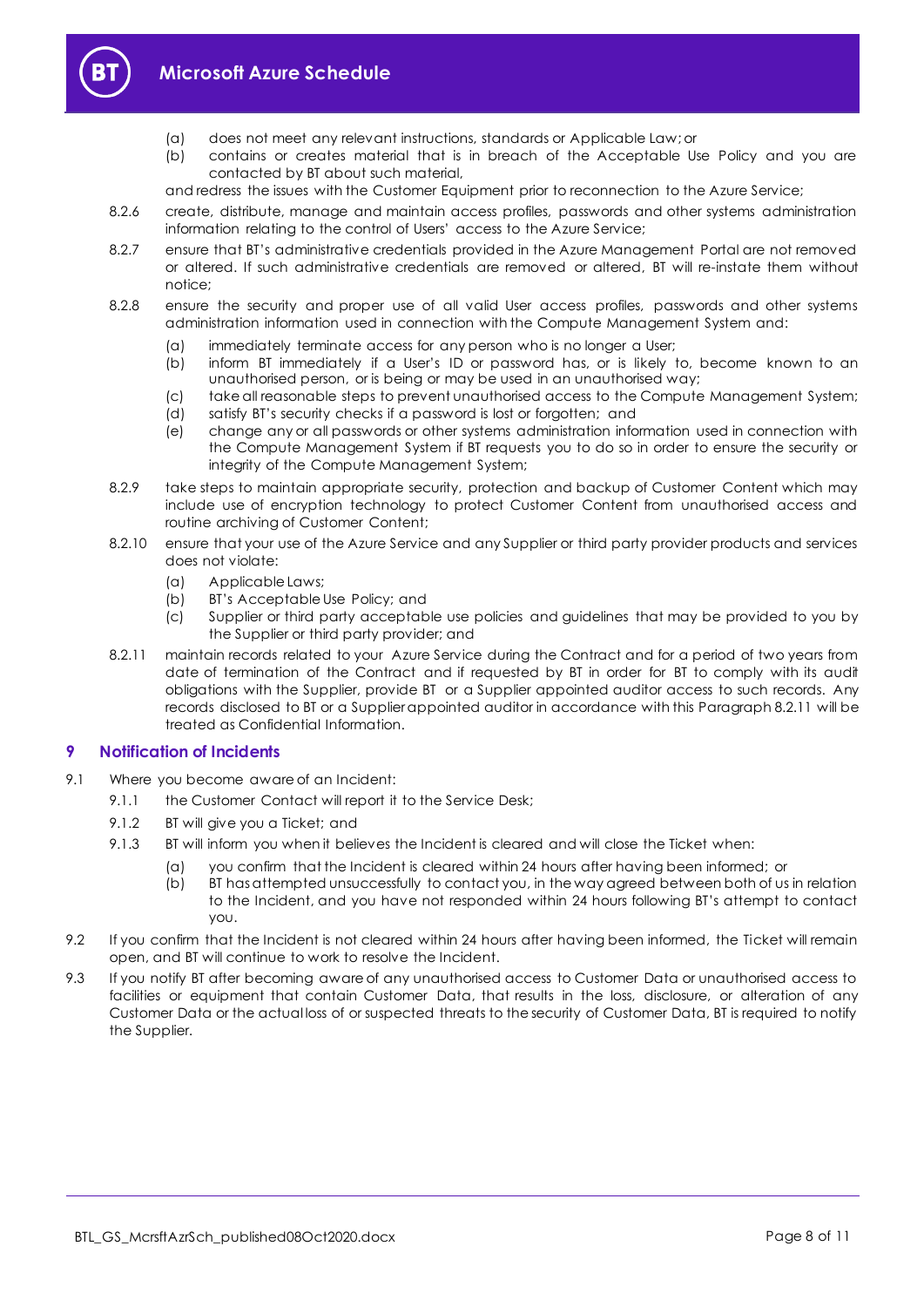

## <span id="page-8-0"></span>**Part C – Service Levels**

#### <span id="page-8-1"></span>**10 Service Levels**

- 10.1 BT will provide Service Levels in accordance with the managed service package you purchased from BT.
- 10.2 If an Incident relates to an Azure Product, the Azure Service Levels provided by Supplier directly to you apply and are available at [https://azure.microsoft.com/en-us/support/legal/sla/.](https://azure.microsoft.com/en-us/support/legal/sla/)
- 10.3 The Supplier may add to, change, or discontinue any or all of the Azure Service Levels from time to time and you will regularly monitor any such changes or additions.
- 10.4 BT has no control over the Azure Service Levels changes, additions or any discontinuance and BT will not be liable for any disruption or failures due to any changes.
- <span id="page-8-2"></span>10.5 You must submit any claims for Service Credits payable under the Azure Service Levels within 30 days of the Incident occurring by providing details of the reason for the claim and any other information that BT requests.
- 10.6 Any failure by you to submit a request for Service Credits in accordance with Paragraph [10.5](#page-8-2) will constitute a waiver of any claim for Service Credits.
- 10.7 BT will submit your request for Service Credits to the Supplier for approval and once the Supplier has approved your request for Service Credits, BT will issue you with the applicable Service Credits by deducting those Service Credits from your invoice within two billing cycles of the request being received.
- 10.8 Azure Service Levels and Service Credits will be calculated in accordance with information recorded by, or on behalf of, BT.
- 10.9 The Service Levels under this Schedule will not apply:
	- 10.9.1 in the event that Clause 8 or Clause 23 of the General Terms applies; or
		- 10.9.2 during any trial period of the Azure Service.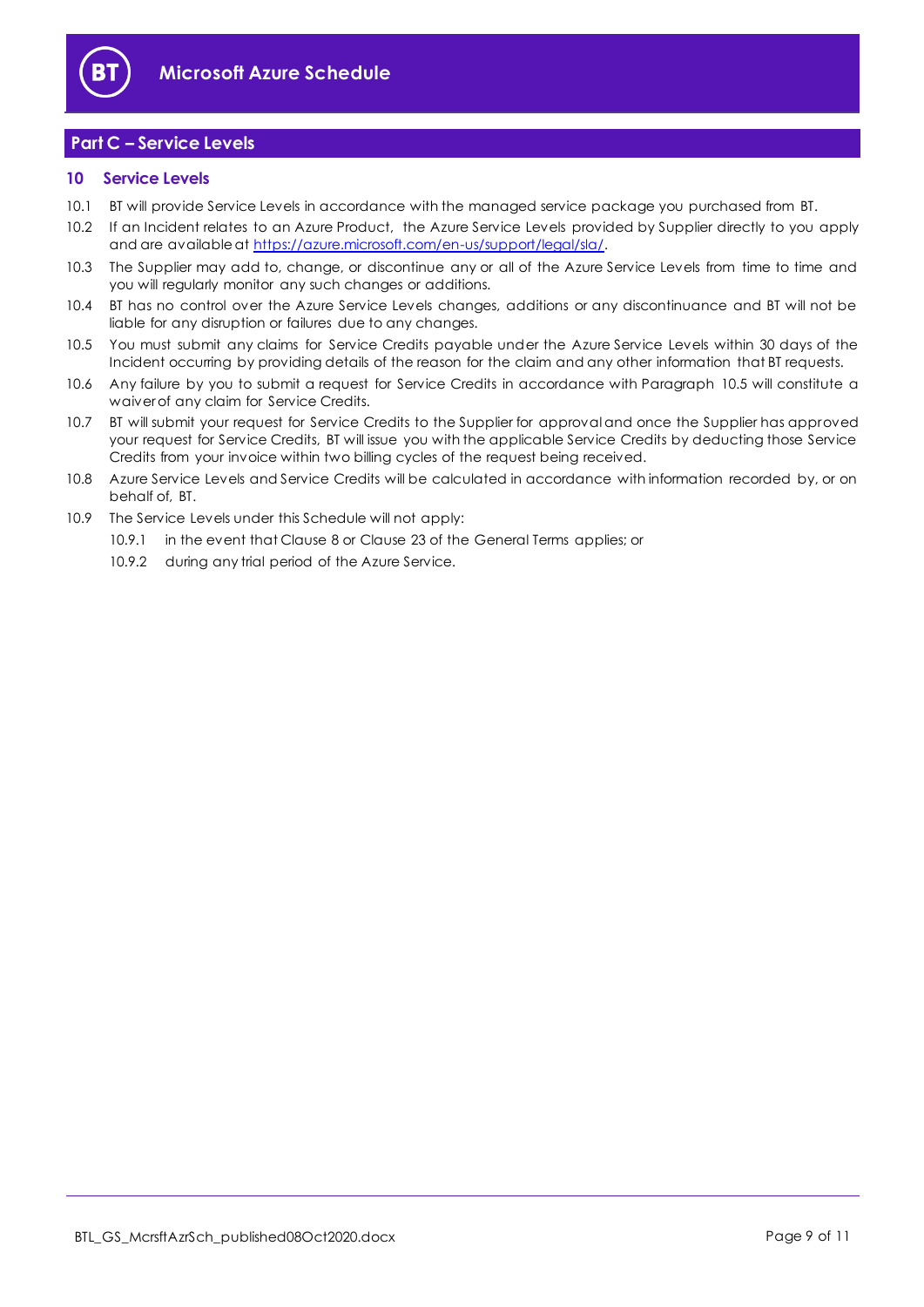

## <span id="page-9-0"></span>**Part D – Defined Terms**

#### <span id="page-9-1"></span>**11 Defined Terms**

In addition to the defined terms in the General Terms, capitalised terms in this Schedule will have the below meanings (and in the case of conflict between these defined terms and the defined terms in the General Terms, these defined terms will take precedence for the purposes of this Schedule). BT has repeated some definitions in this Schedule that are already defined in the General Terms. This is to make it easier for you to find the definitions when reading this Schedule.

"**Azure Management Portal**" means the Supplier owned and managed web interface where you may access Supplier products and services and found at portal.azure.com or any other website that may be provided to you by BT or the Supplier.

"**Azure Price Book**" means the Supplier price list subject to regular price adjustments with or without any notice for products and services at [https://azure.microsoft.com/en-gb/pricing/calculator.](https://azure.microsoft.com/en-gb/pricing/calculator)

"**Azure Products**" means the functionalities, applications and tools that the Supplier hosts on the Azure Management Portal. The current available Azure Products are found at [https://azure.microsoft.com/en](https://azure.microsoft.com/en-gb/overview/)[gb/overview/](https://azure.microsoft.com/en-gb/overview/) or any other address that BT or the Supplier notifies you of.

"**Azure Service**" has the meaning given in Paragraph [1.](#page-1-3) 

"**Azure Service Levels**" means the service levels and service credits that the Supplier makes available to BT in relation to the components of the Azure Service, currently listed a[t https://azure.microsoft.com/en-](https://azure.microsoft.com/en-us/support/legal/sla/)

[us/support/legal/sla/](https://azure.microsoft.com/en-us/support/legal/sla/) or any other address that the Supplier or BT makes you aware of and as the Supplier may amend from time to time.

"**Business Hours**" means between the hours of 0800 and 1700 in a Business Day.

"**Cardholder Data**" means the unique payment card number (typically for credit or debit cards) that identifies the issuer and the particular cardholder account.

"**Compute Management System**" means the BT compute management system which is an online portal that allows you to manage the Azure Service and that is more particularly described in Paragraph 2.1.

"**Customer Content**" means content that you run, cause to interface, upload or otherwise transfer, process, use or store in connection with the Azure Service.

"**Customer Data**" means all data, including all text, sound, software, image or video files that you provide to BT or the Supplier through your use of the Azure Service, including Customer Personal Data.

"**Customer Equipment**" means any equipment including any Purchased Equipment, resources and any software or access or interface, other than BT Equipment, used by you in connection with the Azure Service.

"**Customer Fault**" means incorrect configuration of any component of the Azure Service by you, or failure by you to review any Supplier or third party provided Materials before purchasing a Supplier or third party provided product or service to ensure it meets your requirements.

"**Data Protection Addendum**" means the Microsoft Online Services Data Protection Addendum available at <https://www.microsoftvolumelicensing.com/Downloader.aspx?DocumentId=17880> or any other address that BT or the Supplier notifies you of, as may be amended from time to time.

"**Enabling Service**" has the meaning given in Paragraph [5.1.](#page-2-3)

"**EULA**" has the meaning given in Paragraph [6.8.](#page-3-0)

"**General Terms**" means the general terms to which this Schedule is attached or can be found at [www.bt.com/terms,](http://www.bt.com/terms) and that form part of the Contract.

"**Incident**" means an unplanned interruption to, or a reduction in the quality of, the Azure Service or particular element of the Azure Service.

"**Licensing Charges**" means the monthly or annual Charge(s) as applicable for any software licensing provided to you by BT directly or by the Supplier or third party provider.

"**Materials**" means Supplier or third party provider product documentation, instructions, warranties or relevant terms provided to you directly from Supplier or third party provider as part of the Azure Service.

"**Online Services Terms**" means the terms related to preview releases available at [https://azure.microsoft.com/en-gb/support/legal/preview-supplemental-terms/.](https://azure.microsoft.com/en-gb/support/legal/preview-supplemental-terms/)

"**PCI DSS**" means the Payment Card Industry Data Security Standards, a set of policies and procedures, issued by the PCI Security Standards Council LLC (as may be adopted by local regulators) and intended to optimise the security of credit and debit card transactions and protect cardholders against misuse of their personal information.

"**Planned Maintenance**" means any Maintenance BT has planned to do in advance.

"**Professional Services**" means those services provided by BT that are labour related services.

"**Reserved Instance**" means a reserved instance of a compute storage or networking resource that the Supplier makes available for an agreed period.